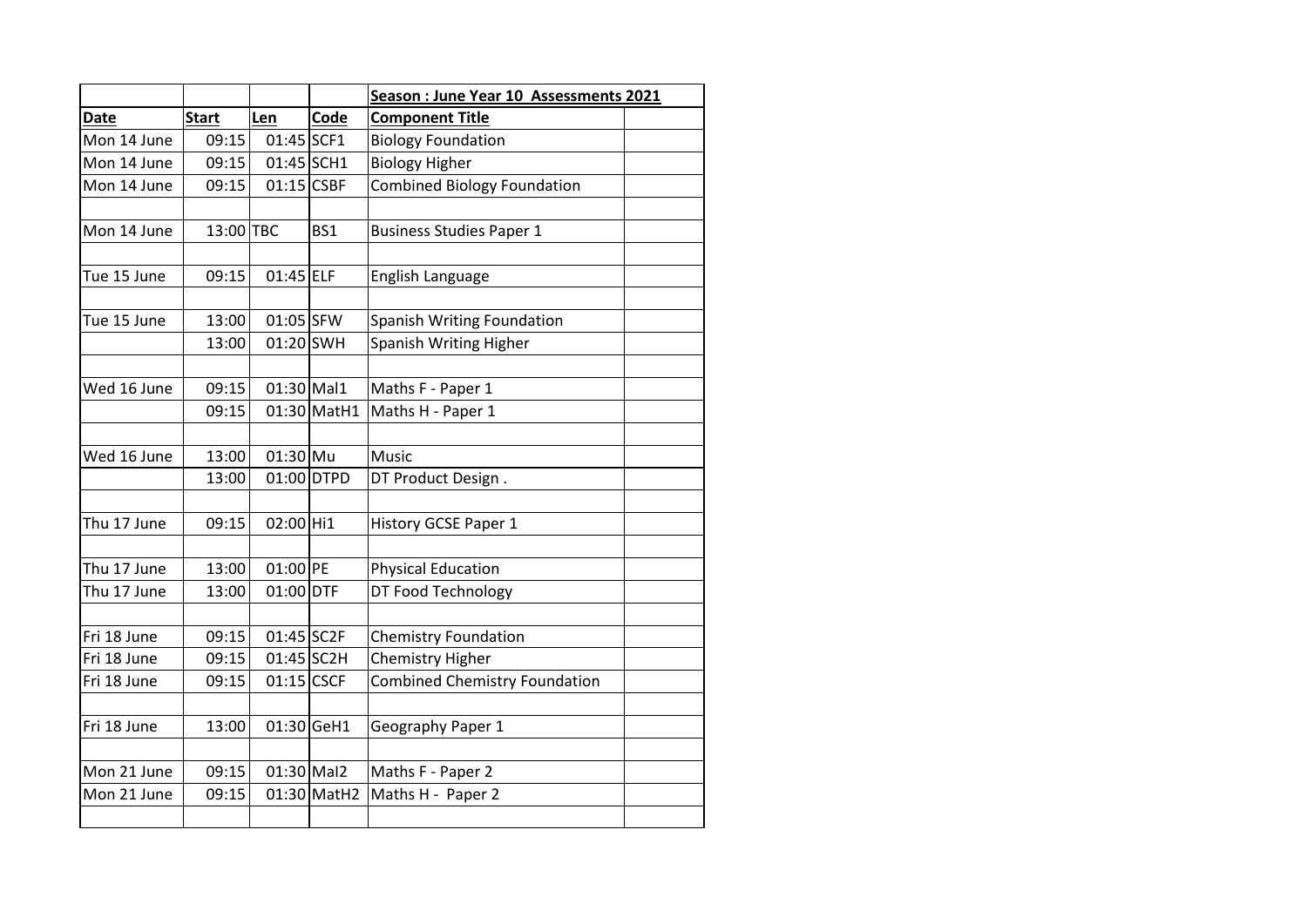|             |              |              |             | Season : June Year 10 Assessments 2021 |  |
|-------------|--------------|--------------|-------------|----------------------------------------|--|
| <b>Date</b> | <b>Start</b> | Len          | Code        | <b>Component Title</b>                 |  |
| Mon 21 June | 13:00 TBC    |              | <b>BSF</b>  | <b>Business Studies Paper 2</b>        |  |
| Mon 21 June | 13:00        | $00:45$ Dr1  |             | Drama                                  |  |
| Mon 21 June | 13:00        | $01:30$ IT   |             | <b>Computer Science</b>                |  |
|             |              |              |             |                                        |  |
| Tue 22 June | 09:15        | 01:30 RE1    |             | Religious Studies Paper 1              |  |
|             |              |              |             |                                        |  |
| Wed 23 June | 09:15        | $01:45$ SC3F |             | <b>Physics Foundation</b>              |  |
| Wed 23 June | 09:15        | $01:45$ SC3H |             | Physics Higher                         |  |
| Wed 23 June | 09:15        | $01:15$ CSPF |             | <b>Combined Physics Foundation</b>     |  |
|             |              |              |             |                                        |  |
| Thu 24 June | 09:15        | $01:30$ Mal  |             | Maths F - Paper 3                      |  |
| Thu 24 June | 09:15        |              | 01:30 MatH3 | Maths H - Paper 3                      |  |
|             |              |              |             |                                        |  |
| Fri 25 June | 09:15        | 00:35 SpFL   |             | Spanish Listening Foundation           |  |
| Fri 25 June | 09:15        | 00:45 SpHL   |             | Spanish Listening Higher               |  |
| Fri 25 June | 10:00        | $00:45$ SpFR |             | <b>Spanish Foundation Reading</b>      |  |
| Fri 25 June | 10:00        | $01:00$ SpHR |             | Spanish Reading Higher                 |  |
|             |              |              |             |                                        |  |
|             |              |              |             |                                        |  |
|             |              |              |             |                                        |  |
|             |              |              |             |                                        |  |
|             |              |              |             |                                        |  |
|             |              |              |             |                                        |  |
|             |              |              |             |                                        |  |
|             |              |              |             |                                        |  |
|             |              |              |             |                                        |  |
|             |              |              |             |                                        |  |
|             |              |              |             |                                        |  |
|             |              |              |             |                                        |  |
|             |              |              |             |                                        |  |
|             |              |              |             |                                        |  |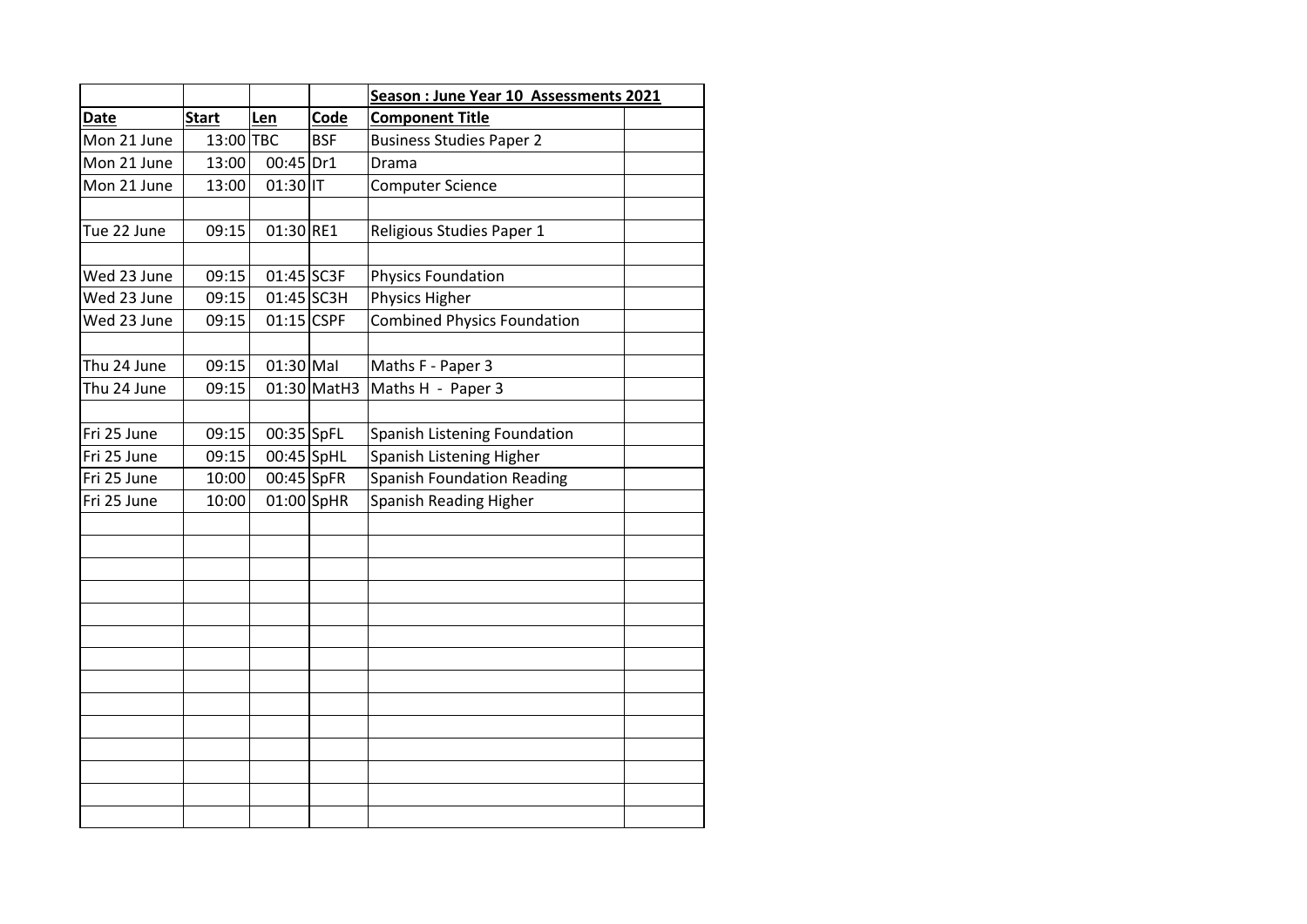|             |              |     |             | Season : June Year 10 Assessments 2021 |  |
|-------------|--------------|-----|-------------|----------------------------------------|--|
| <b>Date</b> | <b>Start</b> | Len | <b>Code</b> | <b>Component Title</b>                 |  |
|             |              |     |             |                                        |  |
|             |              |     |             |                                        |  |
|             |              |     |             |                                        |  |
|             |              |     |             |                                        |  |
|             |              |     |             |                                        |  |
|             |              |     |             |                                        |  |
|             |              |     |             |                                        |  |
|             |              |     |             |                                        |  |
|             |              |     |             |                                        |  |
|             |              |     |             |                                        |  |
|             |              |     |             |                                        |  |
|             |              |     |             |                                        |  |
|             |              |     |             |                                        |  |
|             |              |     |             |                                        |  |
|             |              |     |             |                                        |  |
|             |              |     |             |                                        |  |
|             |              |     |             |                                        |  |
|             |              |     |             |                                        |  |
|             |              |     |             |                                        |  |
|             |              |     |             |                                        |  |
|             |              |     |             |                                        |  |
|             |              |     |             |                                        |  |
|             |              |     |             |                                        |  |
|             |              |     |             |                                        |  |
|             |              |     |             |                                        |  |
|             |              |     |             |                                        |  |
|             |              |     |             |                                        |  |
|             |              |     |             |                                        |  |
|             |              |     |             |                                        |  |
|             |              |     |             |                                        |  |
|             |              |     |             |                                        |  |